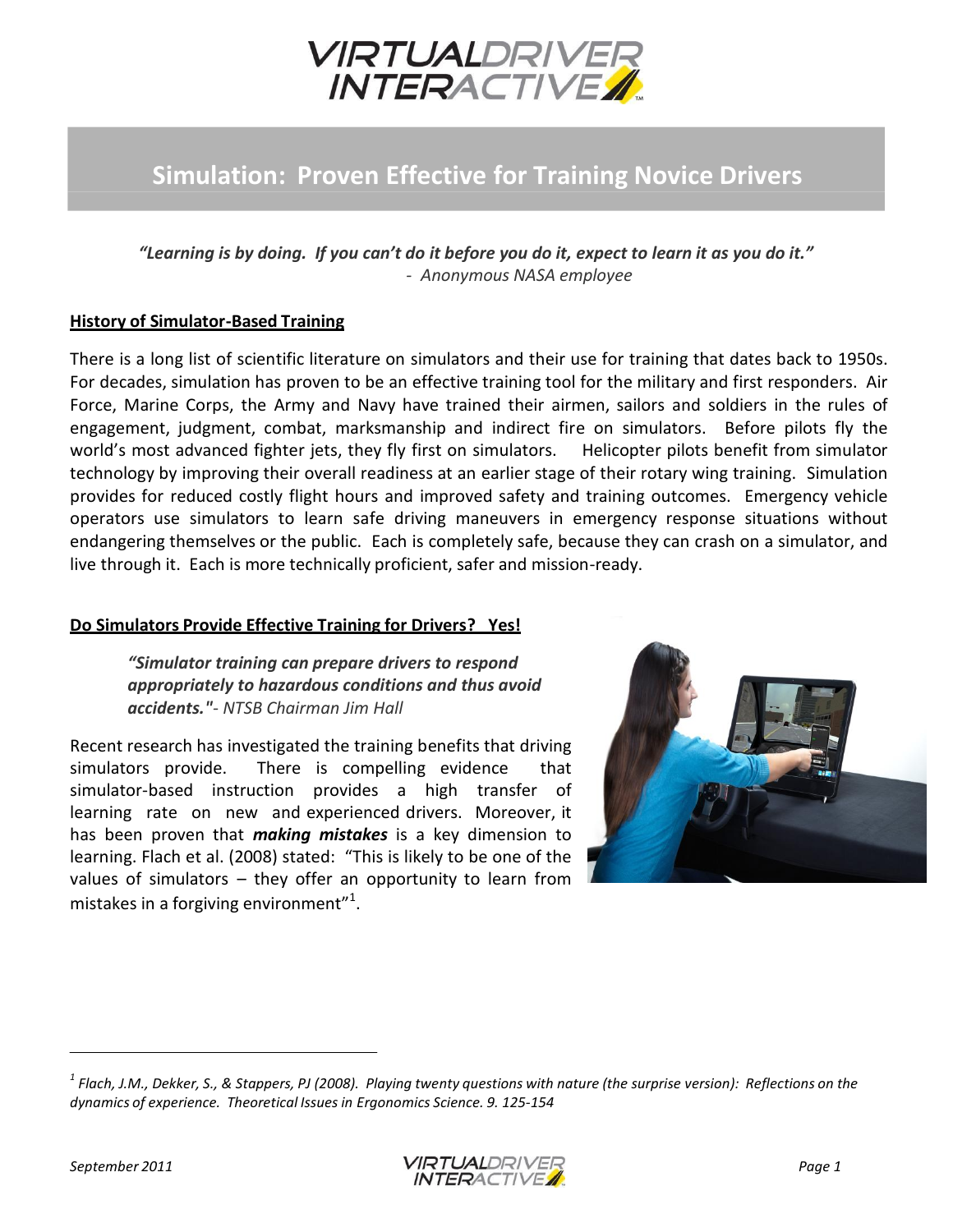## **Key Results of Driving Simulator Research & Studies: Novice Drivers/Teens**

| <b>Research Finding</b>                                                                                                                                                                                                                                                                                                                                                                                                                                                                                                                             | Source/Study                                                                                                                                                                |
|-----------------------------------------------------------------------------------------------------------------------------------------------------------------------------------------------------------------------------------------------------------------------------------------------------------------------------------------------------------------------------------------------------------------------------------------------------------------------------------------------------------------------------------------------------|-----------------------------------------------------------------------------------------------------------------------------------------------------------------------------|
| "Simulator training can impart knowledge and skills to novice<br>drivers that transfers to real world driving."                                                                                                                                                                                                                                                                                                                                                                                                                                     | The Effect of Driving Simulator Fidelity<br>on Training Effectiveness.<br>R. Wade<br>Allen, George D. Park, Marcia L. Cook,<br>Dary Fiorentino.<br>Funded by the US         |
| "Simulator training can lower novice driver accident rates."                                                                                                                                                                                                                                                                                                                                                                                                                                                                                        | Centers<br>Disease<br>for<br>Control<br>and<br>Prevention.                                                                                                                  |
| "Providing the right training experience at the right time, to<br>foster cognitive development resulting in<br>situational<br>awareness, is thus the challenge in training program<br>And this is where appropriate simulation<br>development.<br>presents unique advantages as a complement to traditional<br>classroom and behind-the-wheel techniques to enhance<br>novice driver training."                                                                                                                                                     | The Role of Simulation in A Staged<br>Learning Model for<br>Novice<br><b>Driver</b><br><b>Situational Awareness Training.</b><br>Loren<br>Staplin, Ph. D., James C. Dowdell |
| "It is suggested that the student's early understanding of<br>vehicle orientation and guidance will benefit significantly<br>from interactive driving simulation, and will influence novice<br>driver accident rates."                                                                                                                                                                                                                                                                                                                              |                                                                                                                                                                             |
| "Recently, Allen et al. (2007a) found that those individuals<br>who had completed a simulator training program involving<br>repeated exposure to critical hazards in a wide field of view<br>instrumented cab, had a post-license crash risk that was only<br>1/3 of that of the general teen population."                                                                                                                                                                                                                                          | Dr. Ir. Joost C. F. de Winter, Department<br>BioMechanical Engineering, Delft<br>University of Technology, The<br>Netherlands.                                              |
| "There are several indicators that simulator training speeds<br>up skill acquisition of unlicensed drivers as compared to on-<br>road training (Kappe & Van Emmerik, 2005; Vlakveld,<br>2006b)."                                                                                                                                                                                                                                                                                                                                                    |                                                                                                                                                                             |
| "Allen et al (2007a) made similar remarks: "Motor vehicle<br>crashes are significantly higher among teen drivers in the first<br>year of licensure, and crash risks decline with increased<br>experience This produces an interesting dilemma about<br>how to provide young drivers with driving experience<br>without significantly increasing their crash risk. Driving<br>simulation may be the solution to this dilemma since<br>exposure to hazardous driving conditions can be simulated in<br>a controlled and repetitive way without risk." |                                                                                                                                                                             |
| "The sheltered conditions in a simulator provide another<br>desired effect. Results of interviews with simulator students<br>and driving school owners indicated that reduced<br>nervousness was regarded as one of the primary advantages<br>to start training in a simulator instead of a real car (Van der<br>Snee, 2005)."                                                                                                                                                                                                                      |                                                                                                                                                                             |